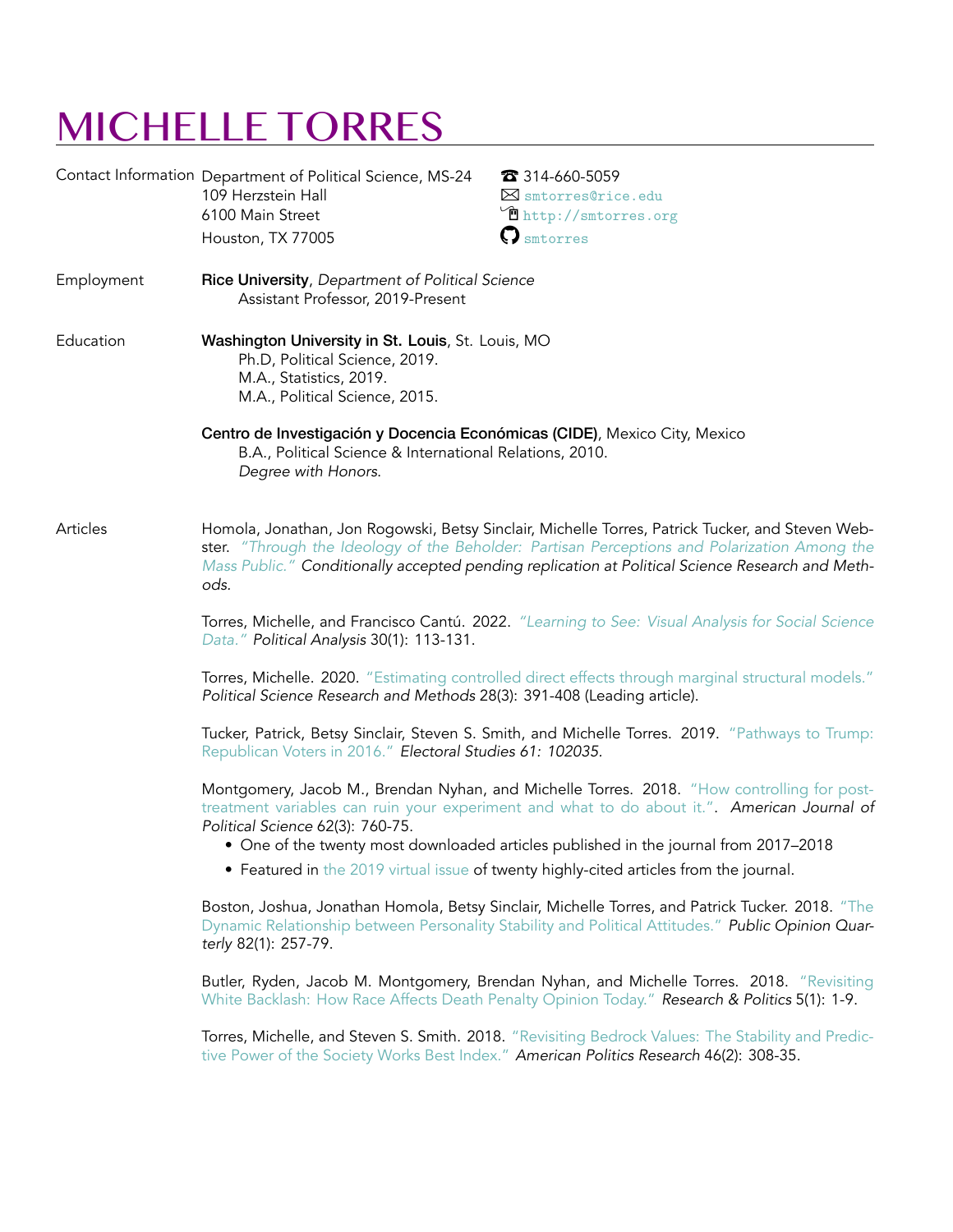| Books and book<br>chapters    | Torres, Michelle, and Jeff Gill. Forthcoming. "Flagship entries: Generalized Linear Models." In<br>Methods Foundations. SAGE Publications.                                                                                                                                                                                                                                                                                                                                                                                                                                                                                                                                                                                                                                                                                                                                                 |
|-------------------------------|--------------------------------------------------------------------------------------------------------------------------------------------------------------------------------------------------------------------------------------------------------------------------------------------------------------------------------------------------------------------------------------------------------------------------------------------------------------------------------------------------------------------------------------------------------------------------------------------------------------------------------------------------------------------------------------------------------------------------------------------------------------------------------------------------------------------------------------------------------------------------------------------|
|                               | Gill, Jeff, and Michelle Torres. 2019. Generalized Linear Models. A unified approach. 2nd edition.<br><b>SAGE Publications.</b>                                                                                                                                                                                                                                                                                                                                                                                                                                                                                                                                                                                                                                                                                                                                                            |
| Working papers                | Torres, Michelle. "A framework for the unsupervised and semi-supervised analysis of visual frames."                                                                                                                                                                                                                                                                                                                                                                                                                                                                                                                                                                                                                                                                                                                                                                                        |
|                               | Torres, Michelle. "Framing a Protest: Determinants and Effects of Visual Frames."                                                                                                                                                                                                                                                                                                                                                                                                                                                                                                                                                                                                                                                                                                                                                                                                          |
|                               | Archer, Allison and Michelle Torres. "Local News, Billionaire Owners, and Political Accountability."                                                                                                                                                                                                                                                                                                                                                                                                                                                                                                                                                                                                                                                                                                                                                                                       |
|                               | Ba, Bocar, Jacob Kaplan, Dean Knox, Mayya Komisarchik, Rachel Mariman, Jonathan Mummolo,<br>Roman Rivera, and Michelle Torres. "Who are the Police? Descriptive Representation in the Coer-<br>cive Arm of Government."                                                                                                                                                                                                                                                                                                                                                                                                                                                                                                                                                                                                                                                                    |
|                               | Butler, Daniel M., Adam Dynes, and Michelle Torres. "Minimizing Partisanship in Elections: The<br>Impact of Nonpartisan Ballots on Who is Elected."                                                                                                                                                                                                                                                                                                                                                                                                                                                                                                                                                                                                                                                                                                                                        |
| Manuscripts in<br>preparation | Torres, Michelle, and Jonathan Homola. "The shades and shapes of the pink wave: Visual per-<br>spectives of the Women's March."                                                                                                                                                                                                                                                                                                                                                                                                                                                                                                                                                                                                                                                                                                                                                            |
|                               | Torres, Michelle. "A picture is worth a thousand treatments: a dimension reduction method for the<br>identification of visual treatments."                                                                                                                                                                                                                                                                                                                                                                                                                                                                                                                                                                                                                                                                                                                                                 |
|                               | Torres, Michelle. "Beyond prediction: using Convolutional Neural Networks for inference."                                                                                                                                                                                                                                                                                                                                                                                                                                                                                                                                                                                                                                                                                                                                                                                                  |
|                               | Gasparyan, Olga, Elena Sirotkina, and Michelle Torres. "How non-textual information impacts po-<br>larization."                                                                                                                                                                                                                                                                                                                                                                                                                                                                                                                                                                                                                                                                                                                                                                            |
| Honors & Awards               | 2015, 2016, 2017, 2018. Travel grant for the Political Methodology Summer Meeting, National<br>Science Foundation.<br>2018. Association of Women Faculty Graduate Student Award, Washington University in St. Louis.<br>2017. Society for Political Methodology: Best Poster Award, 34th Annual Summer Meeting.<br>2017. Three Minute Thesis Competition winner, Washington University in St. Louis.<br>2013-2018. Academic Scholarship for International Graduate Students, National Council for Sci-<br>ence and Technology (CONACYT), Mexico<br>2013. University Fellowship, Washington University in Saint Louis.<br>2011. Honorific mention for Senior Thesis, Adviser: Lorena Ruano.<br>2007. Academic Excellence Scholarship, Centro de Investigación y Docencia Económicas (CIDE).<br>2006. Academic Excellence Scholarship, Centro de Investigación y Docencia Económicas (CIDE). |
| Grants                        | Creative Venture funds, 2021, Rice University: \$9,670.00<br>Race and Anti-Racism Research Fund, 2020, Rice University: \$22,392.00<br>Creative Venture funds, 2019, Rice University: \$9,475.00                                                                                                                                                                                                                                                                                                                                                                                                                                                                                                                                                                                                                                                                                           |
| Invited talks                 | Colloquium for Statistical Analyses at WZB Berlin 2022.<br>NYU Quantitative Methods Seminar 2021.<br>CIVICA Data Science Seminar Series 2021.<br>Summer Institute in Computational Social Science (SICSS) Festival 2021<br>TAMU Program in Research Methods Speaker Series 2020.<br>LSU Research Colloquium Series 2020.                                                                                                                                                                                                                                                                                                                                                                                                                                                                                                                                                                   |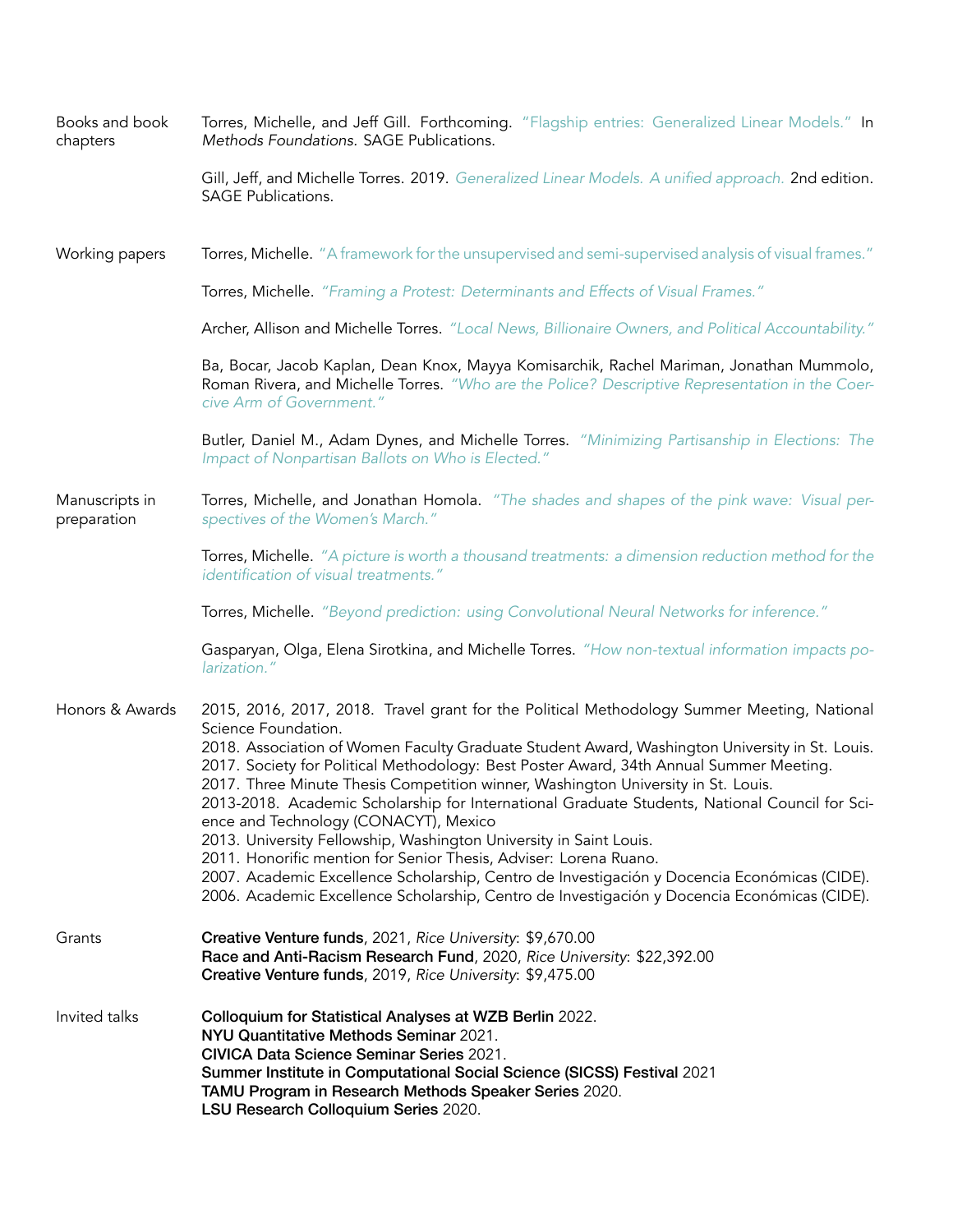|                              | UC-Berkeley Research Workshop in American Politics 2019.<br><b>UW-Madison American Politics Workshop 2019.</b><br>UCLA Methods Workshop 2019.<br>Stanford Political Methodology Workshop 2019.<br>ISU Methods Speaker Series 2019.<br>Gender, Politics, and Quantitative Methods 2019.<br>Black & Blue Conference 2019.<br>New Faces in Political Methodology 2018.<br>Harvard Applied Statistics Workshop 2018.<br>Northeast Political Methodology Program 2017.<br>Modeling Politics in Time and Space Conference 2017.<br>St. Louis Area Methods Meeting 2015.                                                                                                                                                                                                |
|------------------------------|------------------------------------------------------------------------------------------------------------------------------------------------------------------------------------------------------------------------------------------------------------------------------------------------------------------------------------------------------------------------------------------------------------------------------------------------------------------------------------------------------------------------------------------------------------------------------------------------------------------------------------------------------------------------------------------------------------------------------------------------------------------|
| Conference<br>Participations | Southern Workshop in Empirical Political Science 2021 (Chair), 2020 (Chair).<br>TexMeth 2019.<br>Latin America Polmeth 2018, 2021.<br>American Political Science Association Annual Conference 2021 (Discussant), 2020, 2019, 2018,<br>2017, 2016, 2015.<br>Summer Meeting of the Society for Political Methodology 2021 (Discussant), 2020 (Discussant),<br>2019 (Discussant), 2018 (Paper), 2017 (Poster), 2016 (Poster).<br>St. Louis Area Methods Meeting 2014, 2016, 2017, 2018.<br>Harvard Experimental Political Science Graduate Student Conference 2018, 2017.<br>Midwest Political Science Association Annual Conference 2019, 2017, 2016, 2015.<br>Political Science Data Conference 2016 (Discussant).<br><b>Behavioral Models of Politics 2014.</b> |
| Teaching                     | <b>Rice University</b><br>Graduate level<br>"Introduction to Statistics" (Fall 2021)<br>"Advanced Topics in Political Methodology: Causal Inference" (Fall 2019, Spring 2022)<br>"Advanced Topics in Political Methodology: Computational Social Sciences" (Fall 2020)<br>"Visual analysis" (STaRT Rice course, Fall 2021)<br>Undegraduate level<br>"Applied Research Methods" (Spring 2020)<br><b>Washington University in St. Louis</b><br>"Introduction to Python" (2017 Summer course).<br><b>Others</b><br>"Image as Data: Quantitative Image Analysis with R and Python", Data Science Summer<br>School, CIVICA, Summer 2021.<br>"Causal Inference", Department of Economics, Universidad de la República in Uruguay, 2020.                                |
| Departmental<br>Service      | American Politics Search Committee, Rice University, 2021.<br>Speaker Series Committee, Rice University, 2021.<br>Undergraduate Studies Committee, Rice University, 2020.<br>Speaker in "Reflections on Juneteenth and America's Racial Legacy Lectures", Rice University,<br>2020.<br>Speaker Series Committee, Rice University, 2019.<br>American Politics Search Committee, Rice University, 2019.<br>Speaker in Minorities in Social Sciences panels, Rice University, 2019.                                                                                                                                                                                                                                                                                 |